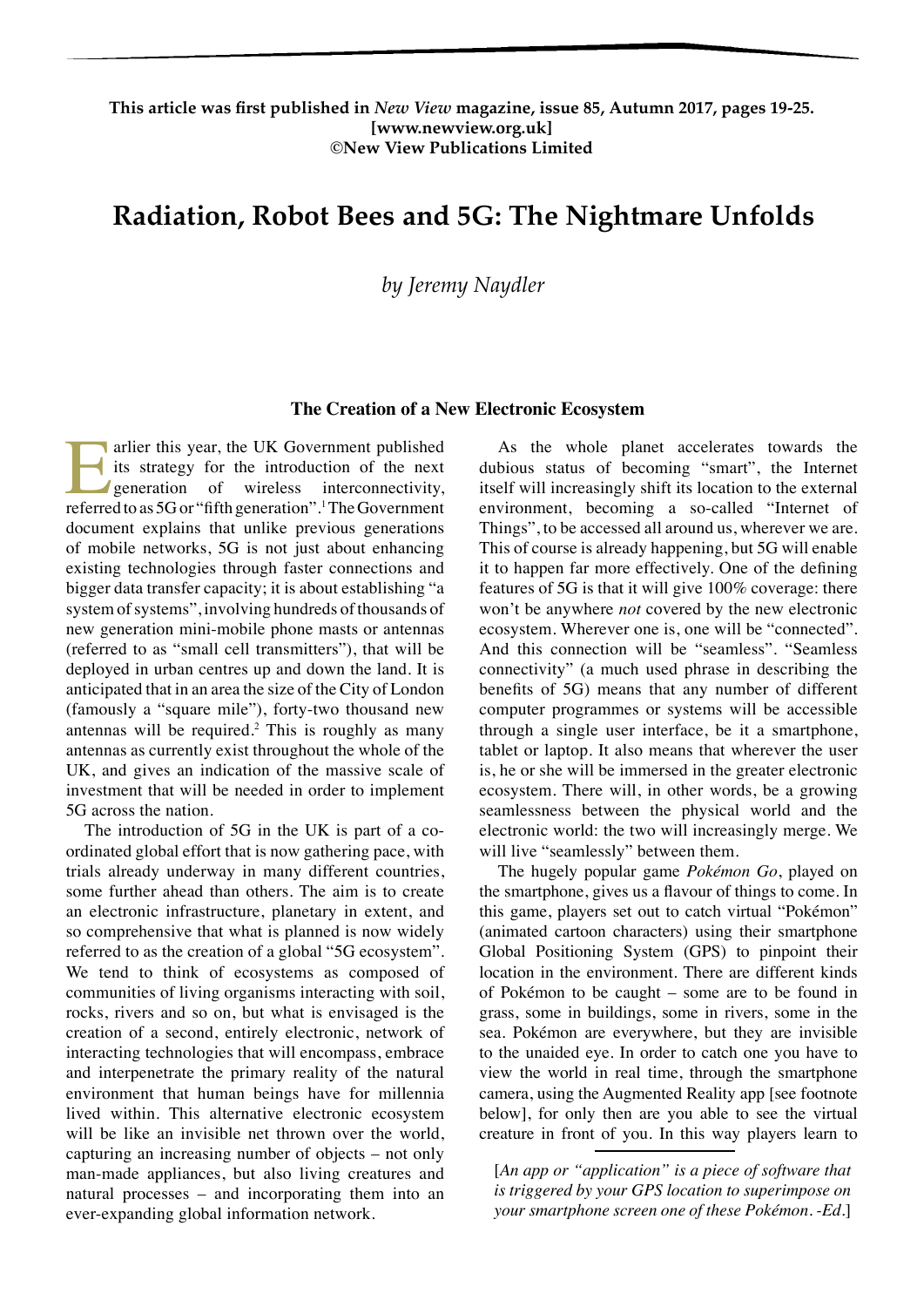

*Fig.1*

relate to the world as one aspect of a greater physicalvirtual reality. It is the virtual aspect that claims their immediate attention: the physical environment in which the Pokémon 'hide' is just the backdrop to the game [fig.1 above].

*Pokémon Go* prepares its players for the greater game of life in the electronic ecosystem, in which our immediate sensory experience of the physical environment will increasingly seem in need of "augmenting" with virtual content in the form of information and imagery. As we learn to orient ourselves to the world through the mediation of digital information and data streams, the danger is that the acuteness of our unmediated sense-perceptions will diminish, our instinctive responses will atrophy. We will become more emotionally distanced from our actual encounters with living creatures and landscapes. Instead, we will relate to the environment through the lens of so much data to be analysed and utilised – data whose purpose is the enhancement of our ability to control our environment and achieve our desires. The danger is that the value things have in themselves will fade from view: lacking an electronic identity they will be experienced as lacking validity. We face a future in which the electronic world will increasingly assume the

role of gatekeeper to the world we physically inhabit, providing us with the information needed to orientate ourselves in the real world. And those people who do not participate in the virtual world via their remote device (be it a smartphone, a wearable or a biologically integrated device) will find themselves seriously disadvantaged. The reality we shall be obliged to live in will be a twofold reality: physical and virtual. Already we are becoming 'adjusted' to this.

## **The Onlooker Consciousness and Original Participation**

The development of the new electronic ecosystem is happening fast. The aim is to have it in place by midcentury. But just a hundred years ago the science of electronics barely existed (the term "electronics" only began to be used in the 1940s). The first experiments with electromagnetic waves only took place in the late 1880s, pioneered by Heinrich Hertz. Indeed, the experimental investigation of electricity itself only began to be systematically pursued in the 1660s, during the era of the establishment of the first scientific academies, like the Royal Society in London. The recentness of our relationship to electricity, which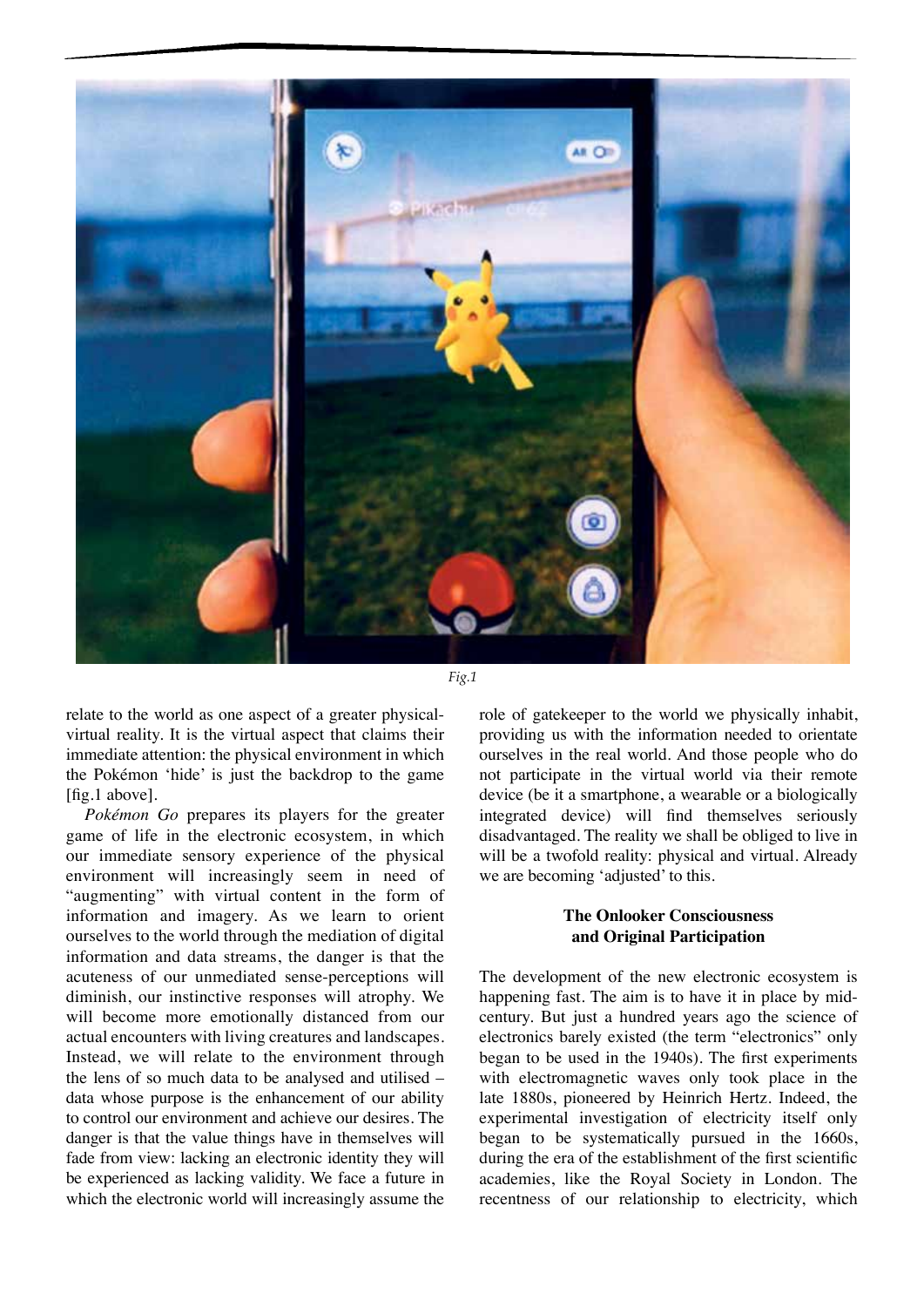for millennia was a force almost entirely unknown and unutilised, points to the fact that in some way it belongs together with our modern consciousness. For it was only with the birth of what Ernst Lehrs called the "onlooker consciousness" – the consciousness which stands behind the objectifying approach to the world characteristic of modern science – that electricity came to be discovered. What this means is that the discovery of electricity only became possible with the loss of the



*Fig.2*

of the primordial, instinctive connection that human beings used to feel towards the Earth. The old compact with nature at the heart of the participative relationship has been replaced by a new, life-destroying alliance of the onlooker consciousness with the subnatural forces of electricity.

### **Abandoning our Connection to the Earth**

If you consult the website of Electrical Engineering World, you will find there an image which sums up the way both industry and government would like us to think about 5G. In five frames, it shows the progress from 1G to 5G. In the first frame we see a man crouching, as if about to start a race. Above him is the first generation, analogue mobile phone. In the second frame he sets off (a second generation digital mobile phone is pictured above him) and in the third (the introduction of the smartphone) he is running fast. In the fourth he leaps over a hurdle and in the fifth frame (with the image of the driverless car) we see him lift off from the earth on the back of a rocket. This is supposed to speak to us of the stunning progress that the evolution through the Gs has involved. But it also inadvertently expresses the changing relationship of the human being with the earth. In the first frame, the man is at least still connected to the earth with both hands and feet, whereas in the second and third he is connected only with his feet. In the fourth he is leaping above the earth and in the fifth he has lost all contact with the earth as he flies up to the dizzying heights to which 5G will take him [fig.2 above].

At the end of June this year, a conference was held in the Netherlands on the topic of "smart farming", one of the great promises of 5G.<sup>7</sup> Smart farming involves what has come to be known as "precision agriculture", which is based on the collection of vast quantities of data through sensors placed in fields, or on air-borne unmanned drones and land-based robots. In 2015, 30 million devices connected to the Internet were installed in the service of precision agriculture worldwide.

earlier participative relationship to nature, which still to a large extent characterised the ancient and medieval eras.<sup>3</sup>

When, during the seventeenth and eighteenth centuries, European settlers colonised America, they encountered Native Americans who still lived strongly within the older participative consciousness. This older consciousness was evocatively described by the Lakota Chief Luther Standing Bear, who bitterly lamented the collapse of the "old life" brought about by the white invaders. He wrote:

"The old life was attuned to nature's rhythm – bound in mystical ties to the sun, moon, and stars; to the waving grasses, flowing streams and whispering winds."<sup>4</sup>

The Lakota "knew that man's heart, away from nature, becomes hard; he knew that lack of respect for growing, living things soon led to lack of respect for humans too."<sup>5</sup> The Lakota never sat propped up in chairs, like the white people, but "came literally to love the soil and they sat or reclined on the ground with a feeling of being close to a mothering power… The soil was soothing, strengthening, cleansing and healing."<sup>6</sup> So deeply attuned were the Lakota to the earth and to nature's rhythms that they experienced through them the "Great Mystery", the abiding presence of the spirit world, or *Wakan Tanka,* pervading the physical environment in which they lived. The Lakota saw that the white man had lost all connection not only to nature but also to the inner presence of spirit within nature. The only thing the white man seemed to value was money and monetary profit, and on this altar everything of human or natural goodness was sacrificed.

The tendency of the onlooker consciousness towards ever-greater detachment from, and objectification of, the natural world has only been accentuated by the digital revolution. The smartphone culture feeds the detached, objectifying consciousness that wiped out the Native Americans and now assaults every last remnant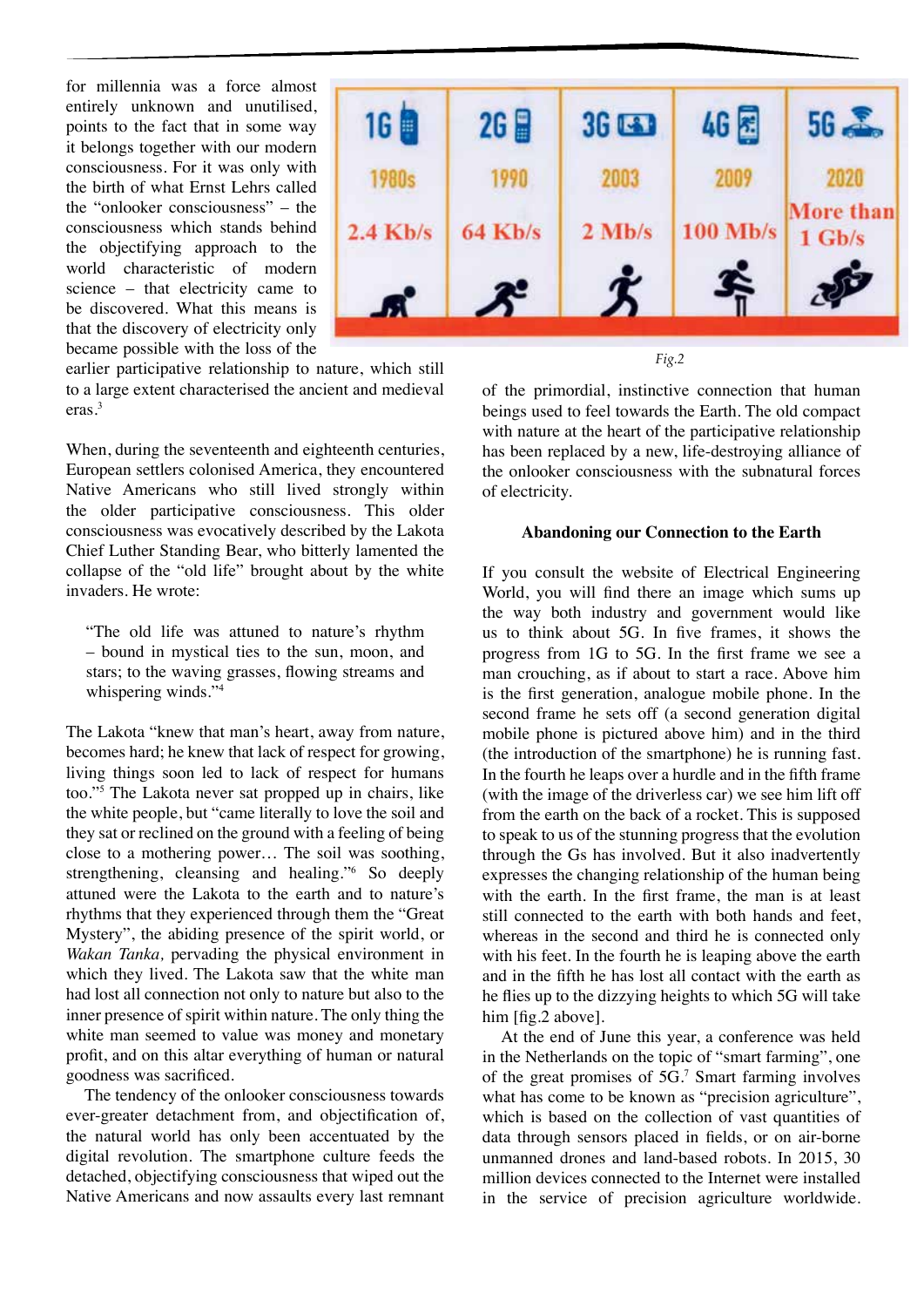

*Fig. 3*

This is set to increase to  $75$  million in  $2020$ .<sup>8</sup> The sensors in the soil monitor such factors as soil acidity and temperature, and can access climate forecasts to predict weather patterns. The airborne drones survey the crops with near-infrared sensors, which we are told can identify stress in plants ten days before it becomes visible to the human eye, warning the farmer of water or fertilizer shortage, or incipient insect attack.<sup>9</sup> As for the land-based robots, it is predicted that in ten to twenty years they will have largely replaced human agricultural labourers in "developed" nations. Currently robots can already perform a wide variety of agricultural tasks and can be controlled by a console held in the hand. Soon they will be completely autonomous. As with the airborne drones, on-board sensors enable the monitoring of the condition of crops and give the robot the ability to apply various treatments, including beaming ultraviolet light to stop mildew from damaging the plants. $10$ 

Today you can walk in fields for miles on end in the UK and you are likely never to set eyes on a farmer or farm labourer actually standing on the soil. Within the farming community, with the exception of small organic and biodynamic farms, it seems that relationship to the land, to the soil as "mothering power", has finally been lost. The 5G ecosystem will carry this tendency to an even greater extreme of alienation, because it is not an ecosystem for living organisms: it is an ecosystem for intelligent machines and robots. At the smart farming conference in the Netherlands, there was discussion on how to respond to the worrying decline of bees. No one mentioned that bees are highly electro-sensitive, a fact which has been known for more than forty years, with many recent studies confirming their hyper-sensitivity.<sup>11</sup>

The connection between colony collapse disorder and exposure to radio frequency and microwave radiation has been repeatedly argued by researchers, but at the smart farming conference a new, "smart" way forward was presented as the perfect solution to the problem: a new pollinator drone called "APIS". The acronym stands for Autonomous Pollination and Imaging System. It is a fully autonomous "micro air vehicle" designed for greenhouses – one of several currently being developed in different research establishments across the world.<sup>12</sup> The technical advances that have been made in indoor navigation, miniaturization and precise vision-based control underpin the viability of the design. If our bees are being killed off by the new electronic ecosystem, never mind. The new ecosystem enables them to be replaced with robot bees [fig.3 above].

In this one example the deeper purpose of the 5G ecosystem is laid bare. It is to enable intelligent machines, or machine-organism hybrids, to usurp natural organisms. The technological revolution that we are currently living through goes beyond the extension of our control over nature: it is aiming at the *replacement* of nature with a fully technologised planet. If people today were not so enamoured with the flood of increasingly sophisticated gadgets and robotic devices that promise to entertain or empower us, it would be tempting to resort to conspiracy theory to explain what is happening: a shadowy elite, a hidden agenda. But no, it seems that both nature and essential human values are being undermined by popular consent, and by an unbridled enthusiasm for ever-greater technologisation of the conditions of life. It is as if something diabolical has got into our souls and cast a spell over us.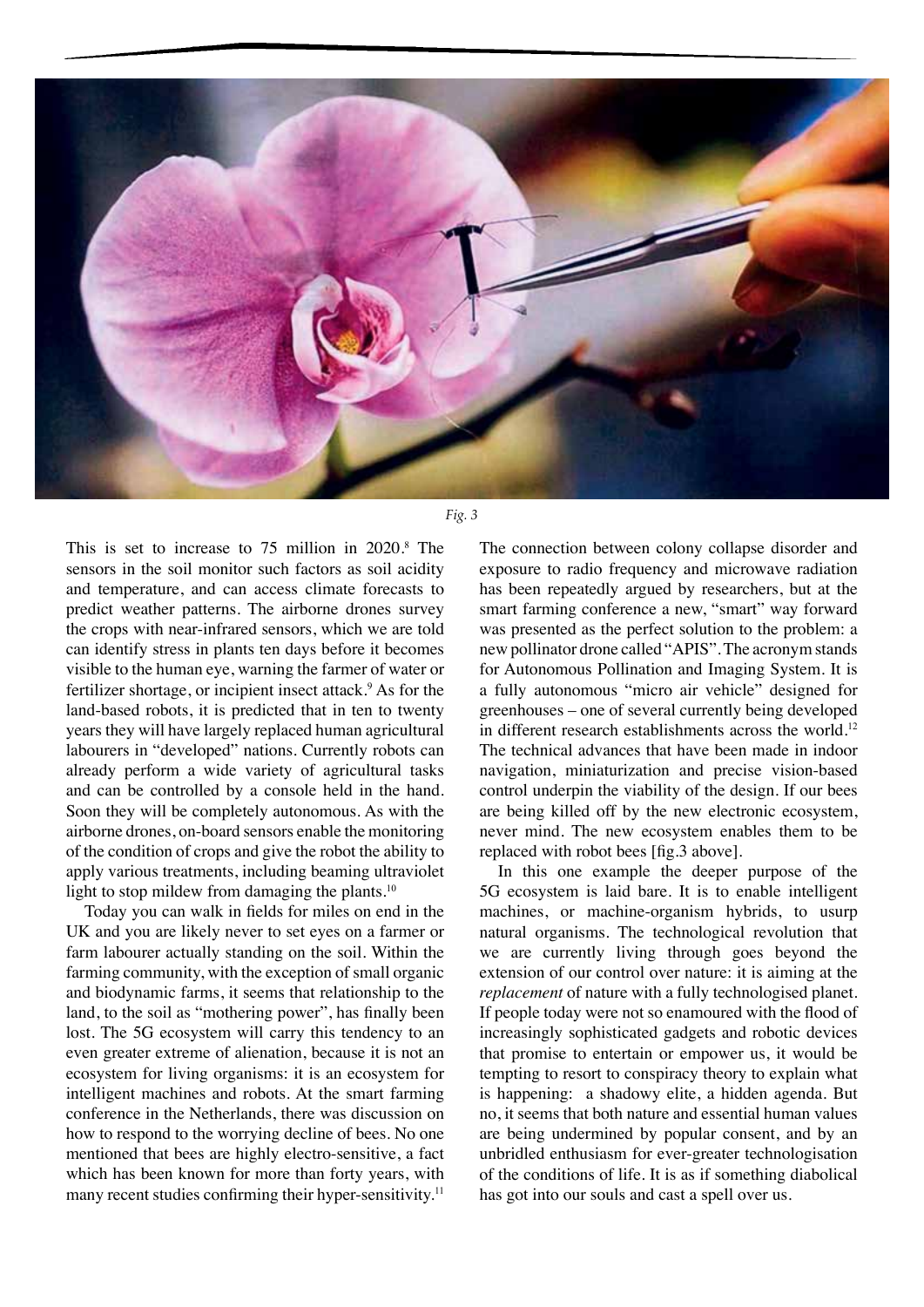#### **The Electrosensitive World**

Even in its present imperfectly realised state, the electronic ecosystem has severely detrimental effects on many living organisms. It is not only bees that are electro-hypersensitive, fleeing the presence of highly charged electric fields, becoming disoriented, angry and self-destructive.<sup>13</sup> Recent research on ants found that they too are remarkably sensitive to wireless radiation, becoming noticeably agitated when exposed to it, and abandoning their nests when in close proximity to mobile phones in standby mode.<sup>14</sup> Beetles, fruit flies and spiders are also highly electro-sensitive. As the years go by, and more studies are made, more and more living organisms are shown to be adversely affected by electromagnetic radiation at precisely those frequencies that constitute the electronic ecosystem. Trees and herbaceous plants, germinating seeds, tadpoles, frogs, newts, birds, pigs, mice, voles... The list goes on.<sup>15</sup>

By coincidence, in the same month of June that the smart farming conference was held in the Netherlands, a conference took place in Lewes, England, on the health effects of wireless electromagnetic radiation on human beings. It was attended by many people who are electrosensitive, a classification which really applies to all of us, though only some of us are aware of it. The awareness is like a sixth sense, and is accompanied by debilitating physical symptoms that develop as a result of exposure to radio frequency and microwave radiation. For many years only mild effects may be felt – flu-like symptoms, headaches, skin rashes and insomnia. But there usually comes a tipping point when – due to one smartphone call too many or one hour too much in the atmosphere of Wi Fi – a threshold is crossed and the person becomes "electro-hyper-sensitive" (EHS). From that moment on, the likelihood is that the hyper-sensitivity will only become more acute. As a result, anywhere in the vicinity of a phone mast, a router, or a cordless phone, anywhere in city centres with their Wi Fi hotspots, or in houses, coaches, trains and hotel rooms with their all-pervasive Wi Fi – all become hostile, often excruciatingly painful, environments.

During this conference, one of the speakers, Dr Erica Mallery-Blythe, reflecting on the exponential increase in radio frequency exposure over recent decades and looking ahead to the introduction of 5G, predicted a medical tsunami heading towards humanity. As the general exposure to radiation intensifies, more people will become hyper-sensitised. Who doesn't already know someone who suffers from electro-hyper-sensitivity? I know at least seven people, and the worst affected are obliged to live like fugitives, seeking safe havens (socalled "white zones") where levels of radiation are less toxic, and/or cocoon themselves in special shielding fabrics day and night. I have read of desperate victims of the nascent electronic ecosystem seeking refuge in

the depths of forests, or finding sanctuary in caves.<sup>16</sup> For such people, the electronic ecosystem is not an ecosystem at all: it renders the planet uninhabitable.

#### **Meeting the Challenge**

The momentum behind the creation of the 5G ecosystem is so powerful that we cannot realistically expect to be able to stop it or even deflect it. Too many people desire the technological future it promises. We must therefore face the fact that the environment in which humanity and all other creatures shall be obliged to live will become increasingly saturated with electromagnetic radiation. Invisible, inaudible and imperceptible save to those who have become painfully sensitised to it, this deathly, counterfeit ecosystem will provide the infrastructure of a "smart", that is to say electronically harnessed, planet. The goal, as stated some years ago by a company called HP Labs, dedicated to making the planet smart (in both senses of the word) is "to revolutionize human interaction with the earth as profoundly as the Internet has revolutionized personal and business interactions".<sup>17</sup> This statement gives us a clue as to where we can take our stand.

How we interact with the Earth, how we interact with the natural environment in which we live, is something that still lies within our power; and a revolution in how we, and I mean each one of us, interact with nature is truly what is needed today. But the revolution needed is not one which simply extends our ability to manipulate and control the environment, enhancing our technological prowess without in any way developing our care for nature. What is really needed is the cultivation of a loving observation and a heartfelt caring for the vulnerable living creatures that surround us, and indeed for the soil beneath our feet, so that we rebuild our relationship with the natural world. Since Francis Bacon's inauguration of the scientific revolution, we have had four hundred years of developing a relationship to nature based on domination and exploitation. The onlooker consciousness now needs to be counteracted by an engaged, attentive and loving appreciation of nature. Goethe, who so well understood this, said "our full attention must be focused on the task of listening to Nature to overhear the secret of her process".<sup>18</sup>

A great cry is going out from the Earth today. How can we open our ears to this cry, and wake up from the delusion that everything is going to be alright because so far we have managed to avoid complete catastrophe? The onlooker consciousness has now reached a critical extreme;. it must be turned around, brought to ground, and transformed if we are to relate again in a respectful way to the primary reality of the Earth and the living creatures that dwell on the Earth.

Goethe spoke of the human being as the most powerful and exact scientific instrument possible, in so far as we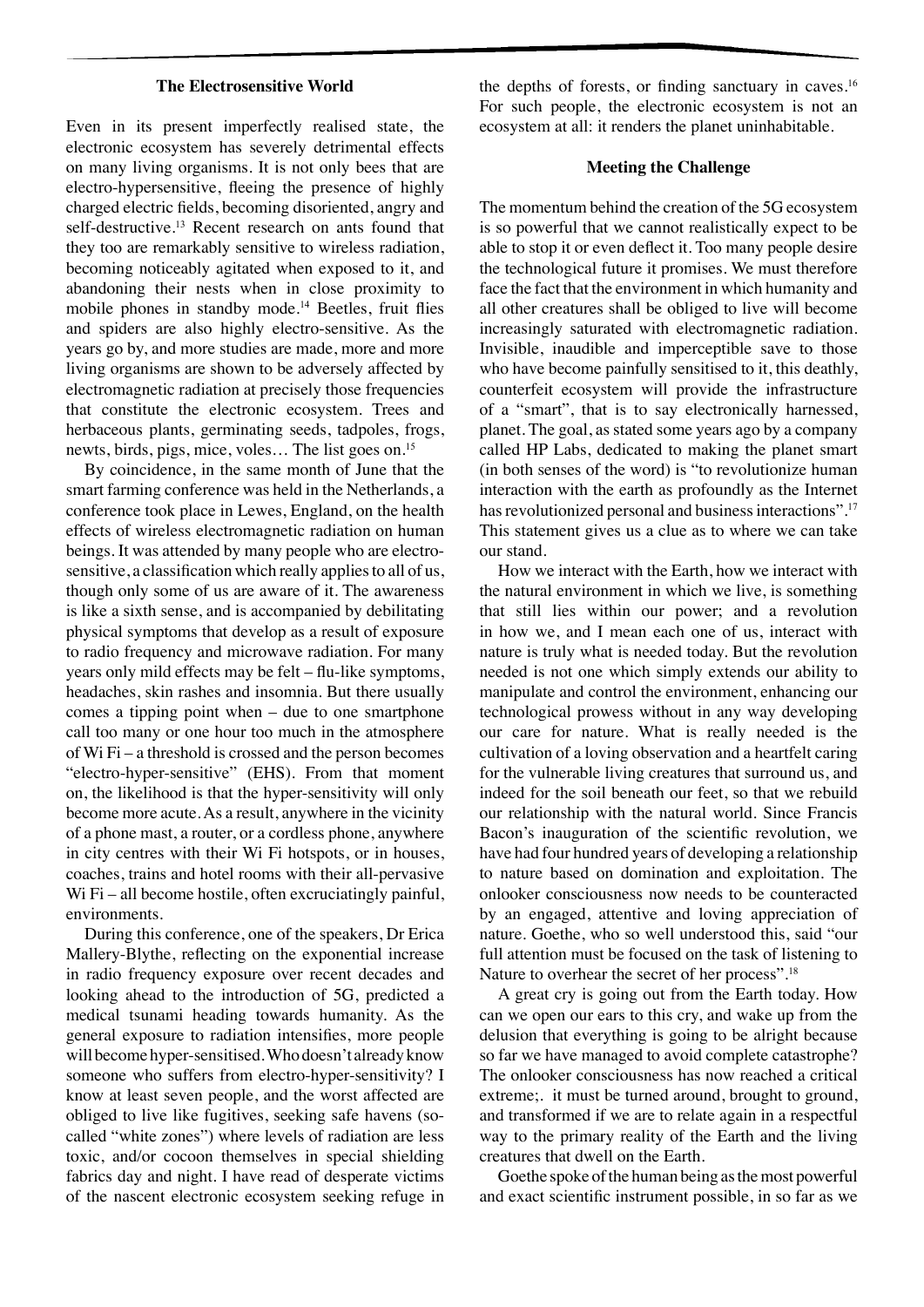make use of our healthy senses.<sup>19</sup> He understood that only when we relate humanly to the world of natural phenomena, without the intermediary of technology, does it become possible to really participate in the secret of nature's process. Otherwise we remain outsiders – peering, probing, provoking. To the extent that we inhabit a world conditioned by our clever technologies and dominated by our clever technological thinking, the technological mindset itself prevents us from opening ourselves to the deeper mystery of existence.

This is not to advocate a return to the old participative consciousness of the Native American. We can't do that, for the simple reason that we have gone too far in the opposite direction. There can be no going back: we are all onlookers now. What Goethe was suggesting can only come about through deliberate resolve, the application of will and repeated effort on our part. At its heart is a moral step that we are obliged to take in order to overcome our alienation and selfcentredness – to overcome the collective habits of centuries. It requires stirring ourselves again and again to an inwardly alert and selfless looking, listening, smelling, tasting and touching. It requires repeated contemplative engagement, grounded in empathy and the empathic imagination. It also requires great patience and persistence, both of which are necessary in order to enter into a deeper communion with the natural world.<sup>20</sup>

To take on this challenge, we have to disarm ourselves of our gadgets and devices in order to experience a more authentic knowing. Only then do we have the chance of perceiving things in their spiritual identity, inwardly illumined by the focused and reverent awareness which we can bring to them, and with which we can hold them in our consciousness. In such redemptive acts of perception lie both nature's, and our own, hope for the future. From them can spring initiatives and resolves that help to create a different direction of travel from the one in which mainstream culture is heading. But it needs us to set aside our smartphones, our tablets, our multiple devices – to leave them indoors, if only for a short time each day – the better to attend to the "sun, moon and stars, the waving grasses, the flowing streams, the whispering winds". Thereby we can begin to actively counteract the delusion that the future of humanity rests on building a technological paradise, and engage in the real task of restoring both nature and ourselves to the "Great Mystery" that is our true ecosystem.

*Jeremy Naydler is a philosopher and gardener who lives near Oford, England.*

## **Endnotes**

- 1. Department for Culture, Media and Sport and H.M. Treasury, *Next Generation Mobile Technologies: A 5G Strategy for the UK,* March, 2017.
- 2. *Ibid.,* p.21
- 3. Ernst Lehrs, *Man or Matter* (London: Rudolf Steiner Press, 1985), Chapter 2. See also Jeremy Naydler, *Electricity: A Call to Consciousness*  (Oxford: Abzu Press, 2017).
- 4. Luther Standing Bear, *Land of the Spotted Eagle*  (Lincoln and London: University of Nebraska Press, 2006), p.267.
- 5. *Ibid.,* p.197.
- 6. *Ibid.,* p.192.
- 7. Smart Farming Conference, Brightlands Campus Greenport Venlo, Netherlands, June 29<sup>th</sup> 2017.
- 8. Andrew Meola, "Why IoT, big data and smart farming are the future of agriculture", *Business Insider*, Dec 20<sup>th</sup>, 2016.
- 9. Caspar van Vark, "Drones give big lift to global farming", *Guardian Weekly*, 08/01/2016, p.34.
- 10. Tim Collins, "Meet Thorvald: Helpful robot farmer could replace humans in the fields within a decade", *Mail Online*, 26<sup>th</sup> April, 2017.
- 11. Ulrich Warnke wrote a series of research papers on the electro-sensitivity of bees during the 1970s, the best known being "Effects of Electric Charges on Honeybees", *Bee World*, 57.2 (1976), pp.50-55. For more recent studies see, for example, Sharma, V. P. and Kumar, N. K., "Changes in honeybee behaviour and biology under the influence of cellphone radiations", *Current Science,* 98.10 (2010), pp.1376-1378. See also the careful study by Daniel Favre, "Mobile phone-induced honeybee worker piping", *Apidologie,* 42.3 (2011), pp.270- 279, in which active mobile phones placed near to honeybees induced the worker "piping" signal, indicating serious disturbance of the colony and instigating the swarming process.
- 12. "APIS, the pollinator drone" presented by Anthony Van der Pluijm and Aleksandar Petrov, Delft University of Technology, Micro Air Vehicle Lab, at the Smart Farming Conference, June 29th, 2017, Venlo, The Netherlands. Harvard University is another leader in this research. See Dina Spector, "Tiny Flying Robots Are Being Built To Pollinate Crops Instead of Real Bees", *Business Insider,* 7th July, 2014.
- 13. Ulrich Warnke, "Effects of Electric Charges on Honeybees", *Bee World*, 57.2 (1976), p.53, was one of the first to show that "bees in a strong electric field became aggressive, stinging each